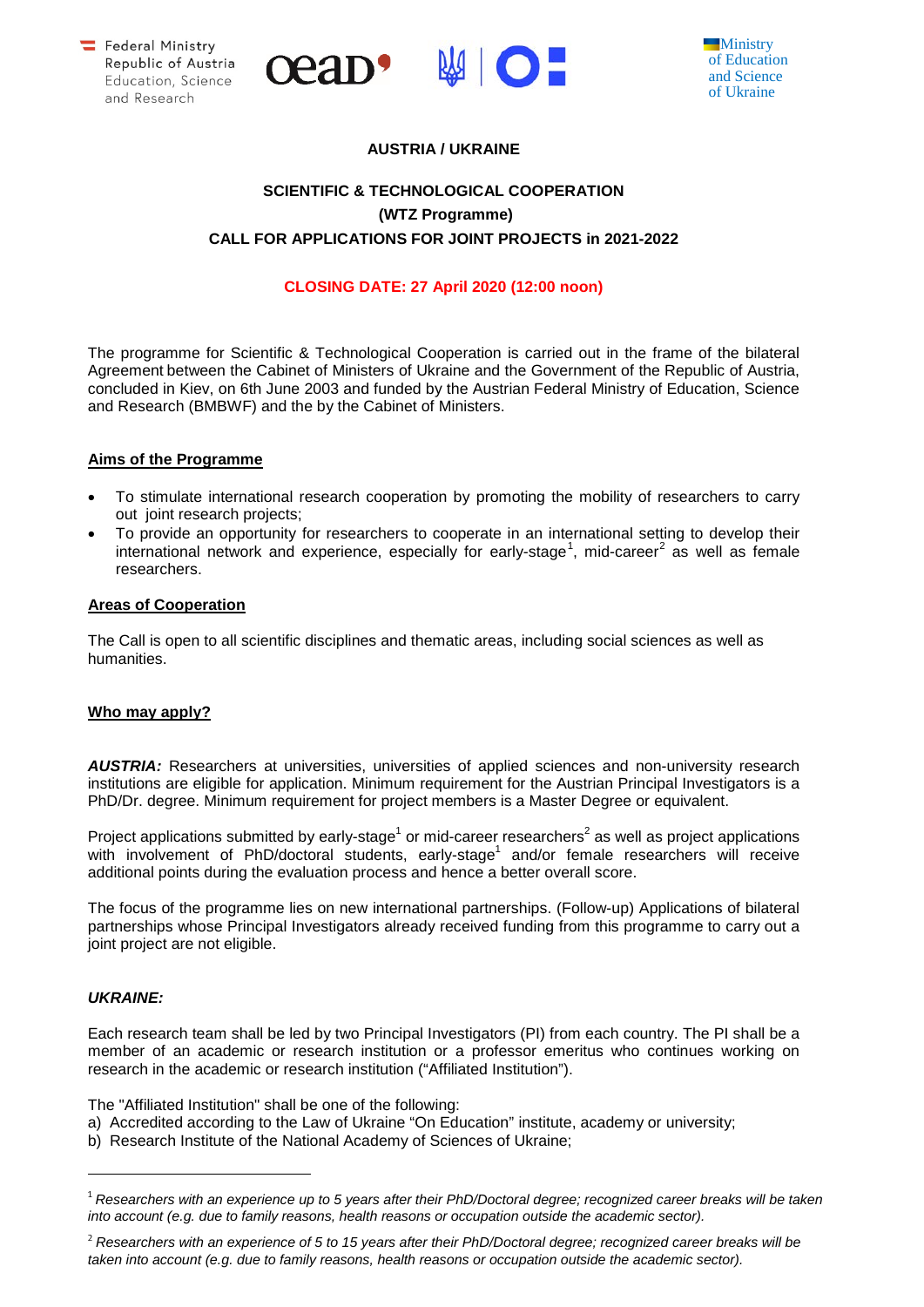- c) Research Institution of the National Academy of Medical Sciences of Ukraine;
- d) Research Institution of the National Academy of Agrarian Sciences of Ukraine;

The project in Ukraine shall not provide involving the sub-contractors.

## **How do I apply?**

It is up to the applicants to find suitable partners in the respective country. **Applications must be submitted both in Austria to OeAD-GmbH and in Ukraine to the Ministry of Education and Science of Ukraine (MESU).** Applications which have not been received in time in both countries are not eligible for funding. The call process is highly competitive therefore application does not guarantee funding.

### *AUSTRIA:*

The entire application for the research project must be submitted in English online at [*[web-link](https://asp.sop.co.at/oead/antrag?call=UKR2021)*]. The application must include the following documents (in PDF format):

- Brief academic CV for each **Austrian** project member
- List of relevant publications of the last 2 years on the **Austrian** side
- Project description including the methodological part (about 3 to 5 A4 pages)
- Brief description of the partner institutions
- Brief description of the project tasks of **ALL** project members (Austrian and Ukrainian)
- Further cooperation perspective

### *UKRAINE:*

The upcoming Call for proposals shall be published on a biennial basis at least six months prior to the meeting of the Joint Commission for Scientific and Technical Cooperation.

Submitted project applications have to include:

- 1. Topic
- Background of the project (up to 1 page of A4 format, min font 12)
- 3. Names and addresses of the co-operating Ukrainian and Austrian institutions, coordinators and research team members
- 4. Detailed description of the proposed research subject and objectives including the methodological part (up to 2 pages)
- 5. Work plan with start date and duration of the project, stage plan of the works (up to 4 pages).<br>6. Results expected to be achieved (up to 1 page)
- 6. Results expected to be achieved (up to 1 page)<br>7. Visits under the project
- 7. Visits under the project<br>8. Proof of qualifications
- 8. Proof of qualifications of the project coordinators (CV of Ukrainian and Austrian project coordinators)
- 9. Involvement of young and female scientists (if applicable)
- 10. Draft annual calculation of costs for the realization of the project
- 11. Further cooperation prospects

A joint project proposal has to be prepared jointly by the Ukrainian and Austrian researchers and has to be submitted to the national institutions responsible for implementing the work programme (OeAD-GmbH and MESU).

Only project applications received by the both responsible institutions will be eligible for evaluation.

**Ukrainian PIs shall send 2 hard copies of their proposals by 27/04/2020 23:59** to the address of MESU marked as "Call for Proposals – Ukraine-Austria Joint Projects 2021-2022" .

## **Which activities may I apply for?**

The purpose of this call is to support the mobility of researchers between the participating countries to carry out joint research projects. In this regard, funding will be provided for visits and the exchange of scientists conducting joint research.

#### **Research stays in both countries are obligatory.**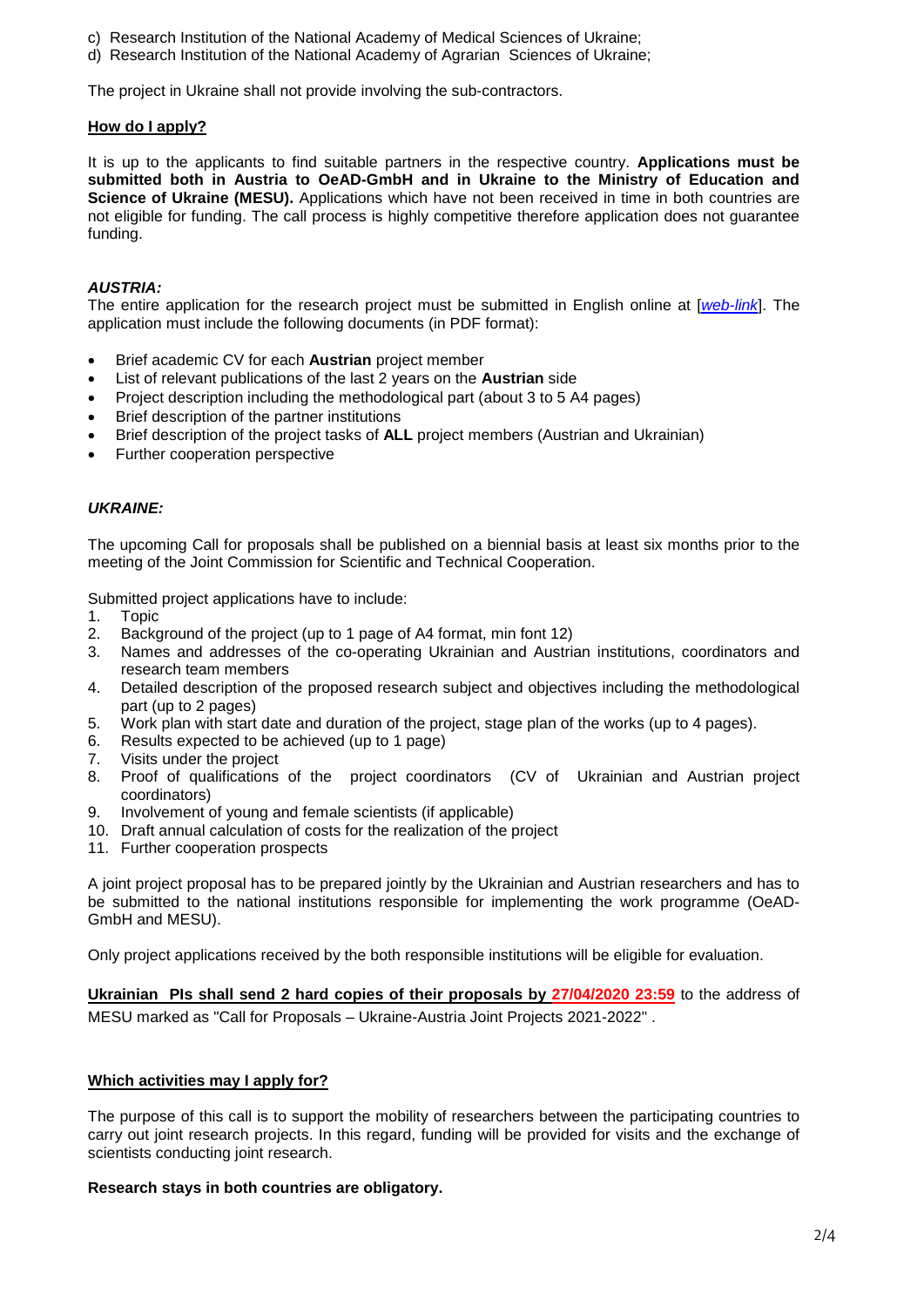The sending side will cover the travel expenses whereas the accommodation expenses will be financed by the hosting side (and vice versa).

In Austria up to EUR 2,000.- per project of the granted funding may be applied for project-related material costs. Only project-specific material costs may be requested, that are essential to carry out the research project and that go beyond the resources made available from the research institution's infrastructure. Infrastructure or basic equipment of research institutions cannot be funded.

## **Funding Modalities**

Collaborative research projects will be supported for a period of max. two years from January 2021 until December 2022.

Funding will be provided for activities within the scope of these guidelines only.

## *AUSTRIA:*

Maximum funding: **EUR 11,000.-** per project

Eligible Costs:

- o Travel expenses: Travel costs (economy class) will be reimbursed for Austrian researchers travelling to Ukraine based on submitted invoices.<sup>[3](#page-2-0)</sup>
- o Accommodation expenses: **EUR 100.- per day** for Ukrainian researchers travelling to Austria **for up to 14 days** OR **EUR 1,400.- per month** for long-term visits **between 14 days and 3 months** maximum.
- o Project related material costs/consumables: **max. EUR 2000**.- per project as part of the granted maximum budget based on submitted invoices.

## *UKRAINE:*

Funding the Austrian researchers' visits can be provided by MESU for:

- o Travel expenses: Travel costs (economy class) will be reimbursed for Ukrainian researchers travelling to Austria based on submitted invoices.
- o Accommodation expenses: The cost of staying in Ukrain**e** for Austrian researchers will be covered by Ukrainian Side.

## **How are applications evaluated?**

In Austria eligible project applications will be evaluated by recognized experts in the various fields of research represented by the applications received. Evaluation criteria:

- Scientific quality of the intended research project incl.
	- o Feasibility of the joint research plan
	- o Adequacy of the scientific method
	- o Competence and expertise of the scientists/research teams involved (max. 25 points)
- Plausibility of the described further cooperation perspective (max. 15 points)
- Project applications submitted by early-stage or mid-career researchers (10 points) OR project applications with the involvement of doctoral students, early-stage (5 points) or female researchers (5 points) will receive up to 10 points additionally. (max. 10 points)

Maximum score: 50 points

l,

Based on the results of national evaluations carried out in parallel in Austria and in the Ukraine a joint

<span id="page-2-0"></span><sup>&</sup>lt;sup>3</sup> For travels up to seven hours bus and train shall be used. Travel by private car will be reimbursement with the value of a second class train ticket (proof of ticket price required).